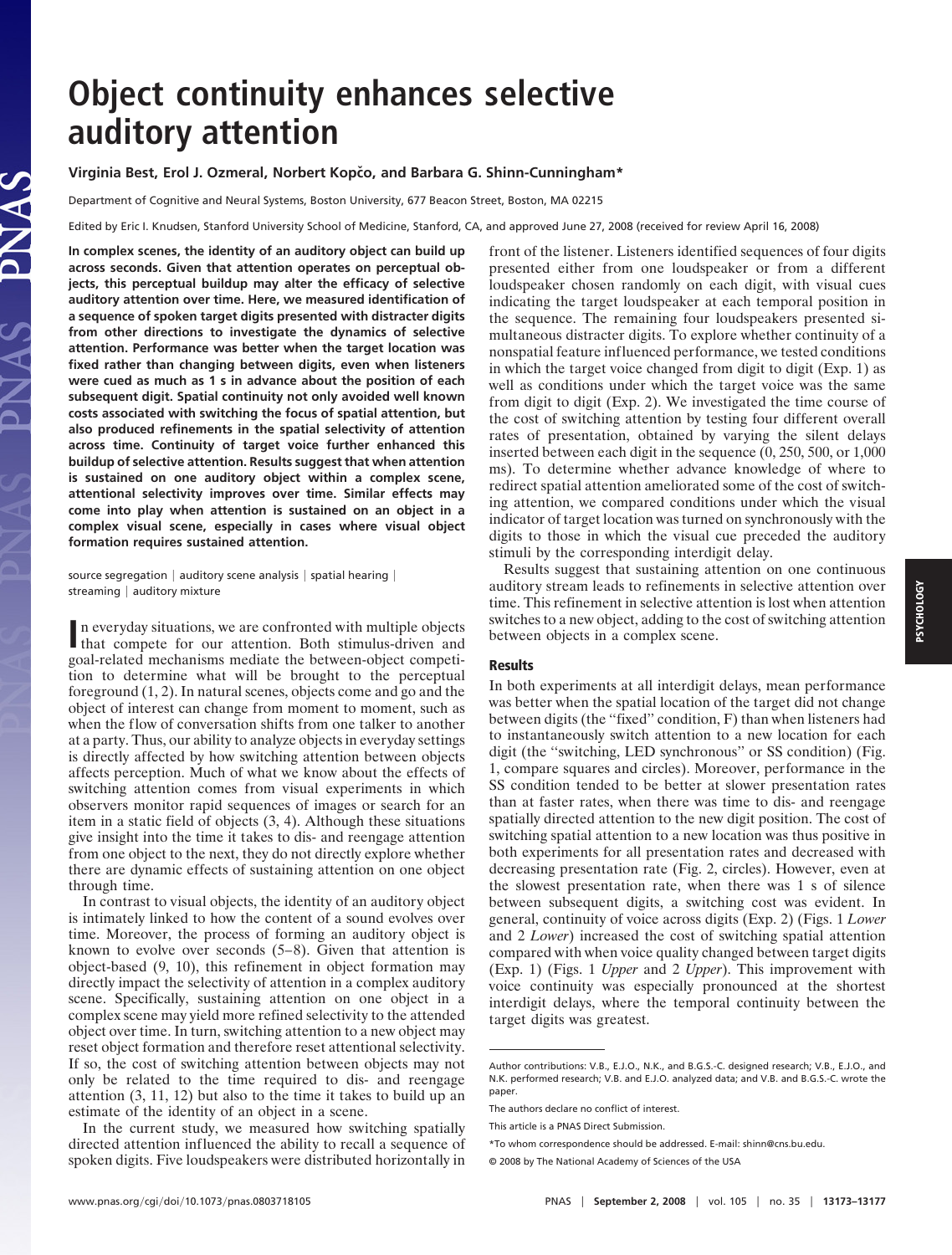

**Fig. 1.** Overall performance is best when spatial location is fixed between digits; moreover, even up to 1 s of advance knowledge of where to direct spatial attention does not overcome the cost of switching spatial attention. Across-subject mean scores ( $\pm$ SEM) for Exp. 1, where the target voice switches between digits (*Upper*), and Exp. 2, where the target voice is fixed across digits (*Lower*). Data are plotted as a function of interdigit delay for conditions F (squares and solid lines), SS (circles and dotted lines), and SL (triangles and dashed lines).

We predicted that providing spatial information in advance during the gaps between digits in the target sequence would eliminate the cost of switching spatial attention. In the ''switching, LED leading (SL)'' condition, the LEDs were turned on at the beginning of the silent gap preceding a target digit (see *Materials and Methods*). Surprisingly, when the target voice switched between target digits (Exp. 1), there was no reduction in the cost of switching spatial attention with advance warning about where the next target digit would be (Figs. 1 *Upper* and 2 *Upper*, compare circles and triangles). In contrast, when the target voice was fixed throughout a trial (Exp. 2), the cost of switching spatial attention was reduced, but not eliminated, by advance knowledge of target location (Figs. 1 *Lower* and 2 *Lower*, compare circles and triangles).

An examination of performance as a function of temporal position within the four-digit sequence revealed that the cost associated with switching the target location was not constant across time (Fig. 3). For the switching conditions, performance tended to be better for the first and last digit (see roughly U-shaped functions in Fig. 3, circles and triangles), consistent with typical primacy/recency effects on memory tasks. In contrast, for the F condition, the first digit was identified the most poorly and the remaining three digits were identified with increasing accuracy (Fig. 3, squares). In other words, the cost of switching spatially directed attention tended to increase throughout the duration of the sequence. This was particularly true for the faster rates when the target voice was held constant (Fig. 3 *Lower*, two left plots).

Statistical comparison of performance in the F and SS conditions revealed significant main effects of condition  $[F(1, 4) =$ 19.6,  $P < 0.05$ ], delay  $[F(3, 12) = 20.9, P < 0.001]$ , and temporal



**Fig. 2.** The cost of switching spatial attention decreases with interdigit delay but is always positive. Moreover, the cost of switching tends to be greater when voice quality is fixed between digits (Exp. 2) (*Lower*) than when the voice changes between digits (Exp. 1) (*Upper*), especially at short interdigit delays. Each plot shows the across-subject mean difference in performance  $(\pm$ SEM) between condition F and each of the conditions SS (circles and dotted lines) and SL (triangles and dashed lines).

position  $[F(3, 12) = 7.9, P < 0.005]$ , as well as significant two-way interactions between condition and delay  $[F(3, 12) = 7.0, P \le$ 0.01], condition and temporal position  $[F(3, 12) = 11.8, P \le$ 0.05], and delay and temporal position  $[F(9, 36) = 2.4, P < 0.05]$ in Exp. 1. In Exp. 2, significant main effects of condition [*F*(1,  $(4) = 55.8, P < 0.005$ , delay  $[F(3, 12) = 22.4, P < 0.001]$ , and temporal position  $[F(3, 12) = 10.7, P < 0.005]$  were found. All two-way interactions were also significant [condition and delay:  $F(3, 12) = 38.0, P < 0.001$ ; condition and temporal position:  $F(3, 12)$  $12) = 40.3, P < 0.001$ ; delay and temporal position:  $F(9, 36) =$ 3.7,  $P < 0.005$ ], as was the three-way interaction  $[F(9, 36) = 5.9$ ,  $P < 0.001$ .

The influence of the preceding visual cue (compare circles and triangles in Fig. 3) was negligible for all temporal positions in Exp. 1 but led to improved performance in Exp. 2 for later temporal positions and longer delays. This was supported by statistical comparison of performance under the SS and SL conditions, which found a significant main effect of delay in Exp.  $1 [F(2, 8) = 6.4, P < 0.05]$  but no other significant effects or interactions, and significant main effects of condition  $[F(1, 4) =$ 42.7,  $P < 0.005$ ] and delay  $[F(2, 8) = 16.5, P < 0.005]$  in Exp. 2, as well as significant two-way interactions between condition and temporal position  $[F(3, 12) = 6.7, P < 0.01]$  and delay and temporal position  $[F(6, 24) = 3.8, P < 0.01]$ , and a significant three-way interaction  $[F(6, 24) = 2.8, P < 0.05]$ .

An analysis of incorrect responses revealed that subjects had a tendency to report digits that were presented from loudspeakers adjacent to the target loudspeaker when they did not correctly identify the target (Fig. 4 *Upper*). Responses to masker digits decreased as the distance between the masker loudspeaker and the cued, target loudspeaker increased. The number of responses that did not correspond to either the target digit or one of the simultaneous masker digits was relatively low (''rand''; note that if subjects randomly guessed among all possible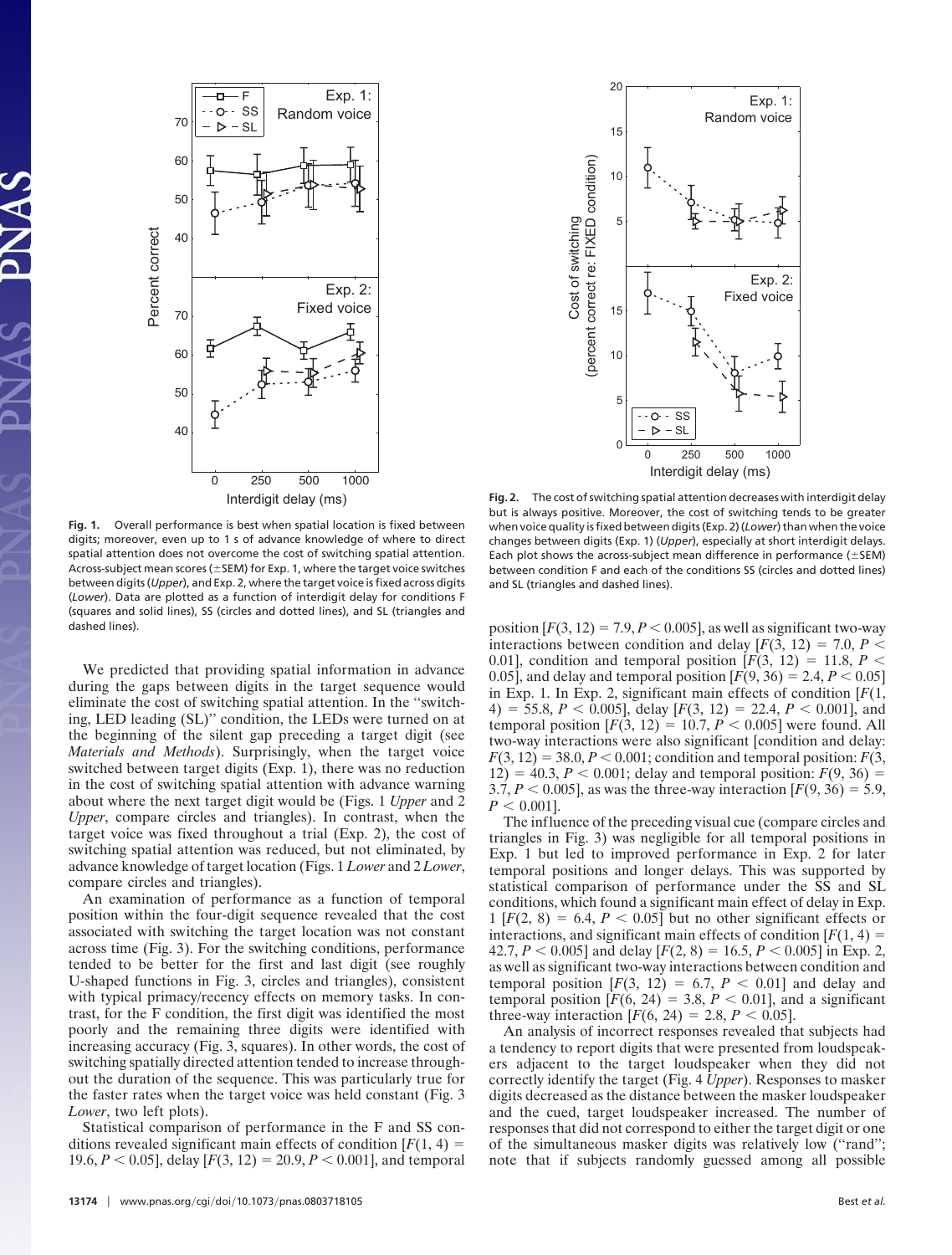

**Fig. 3.** When the target sequence is continuous in spatial location, performance improves from digit to digit, an effect that is enhanced when the target voice quality is continuous between digits. Across-subject mean scores ( $\pm$ SEM) as a function of temporal position for Exp. 1 (with random voice) (*Upper*) and Exp. 2 (with fixed voice) (*Lower*). The four plots within each row show data for the four different interdigit delays. Data are plotted as a function of temporal position within the target sequence for F (squares and solid lines), SS (circles and dotted lines), and SL (triangles and dashed lines).

answers when they were unsure of the target digit, this kind of error would be the most common). In the F condition, the improvement in performance across time came about primarily from a decrease in responses to digits presented from masker loudspeakers (Fig. 4 *Lower*).

#### **Discussion**

When identifying speech in the presence of competitors, attention to features such as voice and location can guide selective attention (13–18). The current results demonstrate that continuity of these perceptual features, which help define an object's identity, lead to improvements over time in the ability to select a target sequence from a complex acoustic scene. We suggest that this improvement in selective attention occurs because attention operates on perceptual objects, and the identity of an acoustic object in a complex scene depends on evidence acquired over the course of several seconds. Of course, feature-based attention could also account for the basic pattern of our results, but only if listeners can direct attention to multiple features simultaneously.

Slowing the presentation rate of a sequence of target digits reduces some of the cost associated with switching, consistent with there being a finite time required to disengage and then reengage attention (19, 20). However, delays as long as 1 s did not eliminate the cost of switching attention, suggesting that this cost was not entirely due to the time required to redirect attention. Moreover, performance improved over time for a target with continuity of perceptual features; disrupting object continuity reset this across-time refinement. Spatial continuity



**Fig. 4.** Spatially directed attention filters out sources from the wrong direction, and this filtering becomes more refined over time when target location is fixed across digits. (*Upper*) Percentage of responses that corresponded to a digit presented from a nontarget loudspeaker are shown as a function of the distance between the target loudspeaker and the loudspeaker presenting the reported digit. Responses that did not correspond to any of the presented digits are shown at the far right (rand). Responses are pooled across all subjects and all delays for F (squares and solid lines), SS (circles and dotted lines), and SL (triangles and dashed lines). (*Lower*) Incorrect responses in the F condition as a function of distance between the target loudspeaker and the loudspeaker presenting the reported digit for each temporal position within the sequence (light to dark gray showing results for target digits 1-4). Responses are pooled across all subjects and all delays.

can also enhance auditory selective attention over much longer time scales (21). These results suggest that listeners refine selective auditory attention over time in a complex acoustic mixture.

The pattern of errors observed in these experiments shows that listeners were particularly susceptible to reporting masker words that occurred simultaneously from locations adjacent to the target. This pattern of errors is consistent with a popular model of spatial attention in which attention is directed via a tuned filter having a spatial focus and some finite spatial extent (e.g., see refs. 22 and 23). For the task and conditions tested here, it appears that the spatial attentional filter is sufficiently broad that adjacent locations are imperfectly rejected. However, we also find that the spatial filter becomes more focused over time when the target location is fixed from digit to digit (see also ref. 24).

Comparison of results from Exps. 1 and 2 suggests that continuity of voice enhances the benefit of spatial continuity of the target sequence (i.e., the cost of switching is greater in Exp. 2 than in Exp. 1) (Fig. 2, compare *Upper* with *Lower*). This enhancement is greatest when interdigit delays are brief and the target digit sequence is relatively connected (continuous) across time. As noted above, feature-based attention could help explain these results; however, it is difficult to see how feature-based attention could account for this effect of stimulus timing. We find that any manipulation that enhances object formation causes an improvement in selective attention over time, whether it is continuity of a stimulus feature (spatial location, voice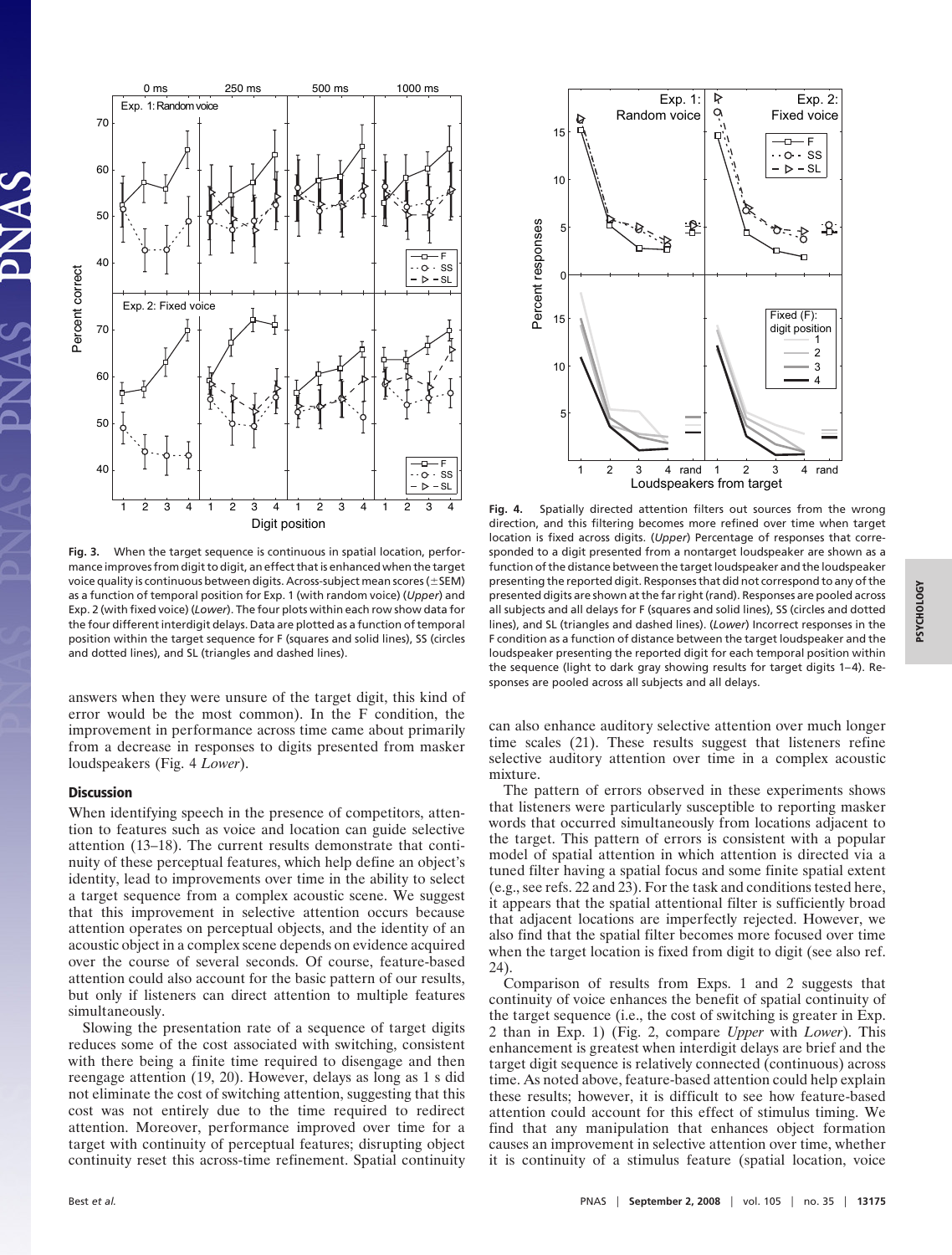quality) or a rapid presentation rate. Thus, parsimony favors the hypothesis that selective attention becomes increasingly more effective as object formation builds.

When the target sequence has spatial continuity and maximal voice continuity (Fig. 3 *Lower*, leftmost plot), performance for the first digit in the sequence is better than when spatial location changes between digits. This kind of effect can only be explained if the overall difficulty of a trial impacts how well the first digit of the target sequence is recalled at the conclusion of the trial, because the subject has no advance knowledge about the target location or target voice for the first digit in either the F or SS conditions. This result suggests that attentional demands are smallest when the target sequence is temporally connected, continuous in voice quality, and from a fixed location, leaving more resources for storage and recall of the sequence. This effect undoubtedly depends on overall memory demands of the task, and thus is likely to vary with the length of the target sequence as well as the listener's knowledge about when the sequence will end.

These findings shed light on why, in listening environments such as noisy parties or restaurants, it is more difficult to follow a conversation involving many people (where the relevant talker often and unexpectedly changes locations) than to focus on one talker (at one location) exclusively. In addition, these results may have implications for visual attention in tasks where object formation and target segmentation is challenging, or where the identity of a visual object depends on continuity of visual features over time (25).

#### **Materials and Methods**

**Subjects.** Five subjects (2 male, 3 female, aged 23–39 years) participated in Exp. 1. Five subjects (2 male, 3 female, aged 24 –30 years) participated in Exp. 2, two of whom had participated in Exp. 1 before commencing Exp. 2 (S1 and S2). Subjects S1 and S2 were also two of the experimenters and had previously participated in several similar experiments. The other subjects were paid for their participation. All subjects were screened to ensure that they had normal hearing (within 10 dB) for frequencies between 250 Hz and 8 kHz. Experiments were approved by the Boston University Charles River Campus Institutional Review Board.

**Environment.** The experiments took place in a single-walled Industrial Acoustics Company booth with interior dimensions of 12'4"  $\times$  13'  $\times$  7'6" (length  $\times$ width  $\times$  height), with perforated metal panels on the ceiling and walls and a carpeted floor (for an acoustic analysis of this environment, see ref. 26). The subject was seated on a chair in the center of the room. A head rest attached to the back of the chair cradled the neck and the back of the head to minimize head movements. No instructions were given to subjects regarding eye fixation during stimulus delivery, and eye movements were not measured. Stimuli were presented via five loudspeakers (215PS; Acoustic Research) located on a horizontal arc  $\approx$  5 ft from the subject at the level of the ears. The loudspeakers were positioned within the visual field of the subject, at lateral angles of  $-30^{\circ}$ , 15°, 0°, 15°, and 30°. Subjects indicated their response by using a handheld keypad with an LCD display (QTERM). The booth was kept dark during the experiment, except for a small lamp placed on the floor behind the subject, which helped him or her to see the keypad.

Digital stimuli were generated and selected via a PC located outside the booth, and fed through five separate channels of Tucker-Davis Technologies hardware. Signals were converted at 20 kHz by a 16-bit D/A converter (DA8), attenuated (PA4), and passed through power amplifiers (Tascam) before presentation to the loudspeakers. Each loudspeaker had an LED affixed on its top surface, which could be turned on and off via the PC with a custom-built switchboard. MATLAB (Mathworks) software was used for stimulus generation, stimulus presentation, data acquisition, and analysis.

**Stimuli.** Stimuli consisted of the digits 1–9 spoken by 15 different male talkers from the TIDIGIT database (27). The mean duration of the set of digits was 434 ms ( $\pm$ 103 ms). For each trial, five different sequences of four digits were presented simultaneously from the five spatially separated loudspeakers. For each of the four temporal positions in the sequence, the five digits were chosen randomly with the limitation that they were all different and spoken by a different talker. Digits were presented with synchronous onsets and were



**Fig. 5.** Schematic of the auditory and visual stimuli for the fixed and switching conditions. Five different digits were presented simultaneously from the five loudspeakers (circles) in each of four temporal positions of the stimulus. During each of the four temporal positions, the LED on one loudspeaker was illuminated (filled circle) to indicate the target digit. (*Upper*) In the fixed condition, the target digit came from the same loudspeaker in each of the temporal positions. (*Lower*) In the switching conditions, the target came from a different random loudspeaker in each temporal position. The visual cue from the target LED came on simultaneously with the auditory stimuli in the F and SS conditions but preceded the auditory stimuli in the SL condition (diagram not shown).

zero-padded at the end so that within each temporal position; all were the length of the longest digit in that particular position.

One digit in each temporal position was designated as the target, with the four targets in the different temporal positions making up the target sequence. In each temporal position, one of the five LEDs was illuminated to indicate which loudspeaker contained the target. In the fixed condition (Fig. 5 *Upper*), this was the same loudspeaker for the whole sequence (although the loudspeaker varied randomly from trial to trial). In the two switching conditions (Fig. 5 *Lower*), the target loudspeaker was different in each temporal position so that the four digits in the sequence came from four different loudspeakers.

**Conditions.** In different experimental blocks, the sequences in a trial were presented with a different delay between the four digits (0, 250, 500, or 1,000 ms). This gave rise to average presentation rates of 2.3, 1.5, 1.1, and 0.7 words per second, respectively (although the variable digit lengths meant that the rhythm was not perfectly regular).

In the F and SS conditions, the LED turned on and off synchronously with the onset and offset of the digits in each temporal position. In the SL condition, the LED came on before the digits in each temporal position, with a lead time equal to the interdigit delay.

In Exp. 1, the voices were chosen randomly for each temporal position with the constraint that the same voice was not presented simultaneously from more than one loudspeaker. As a result, the target voice varied randomly throughout a target sequence. In Exp. 2, the four target digits in a sequence